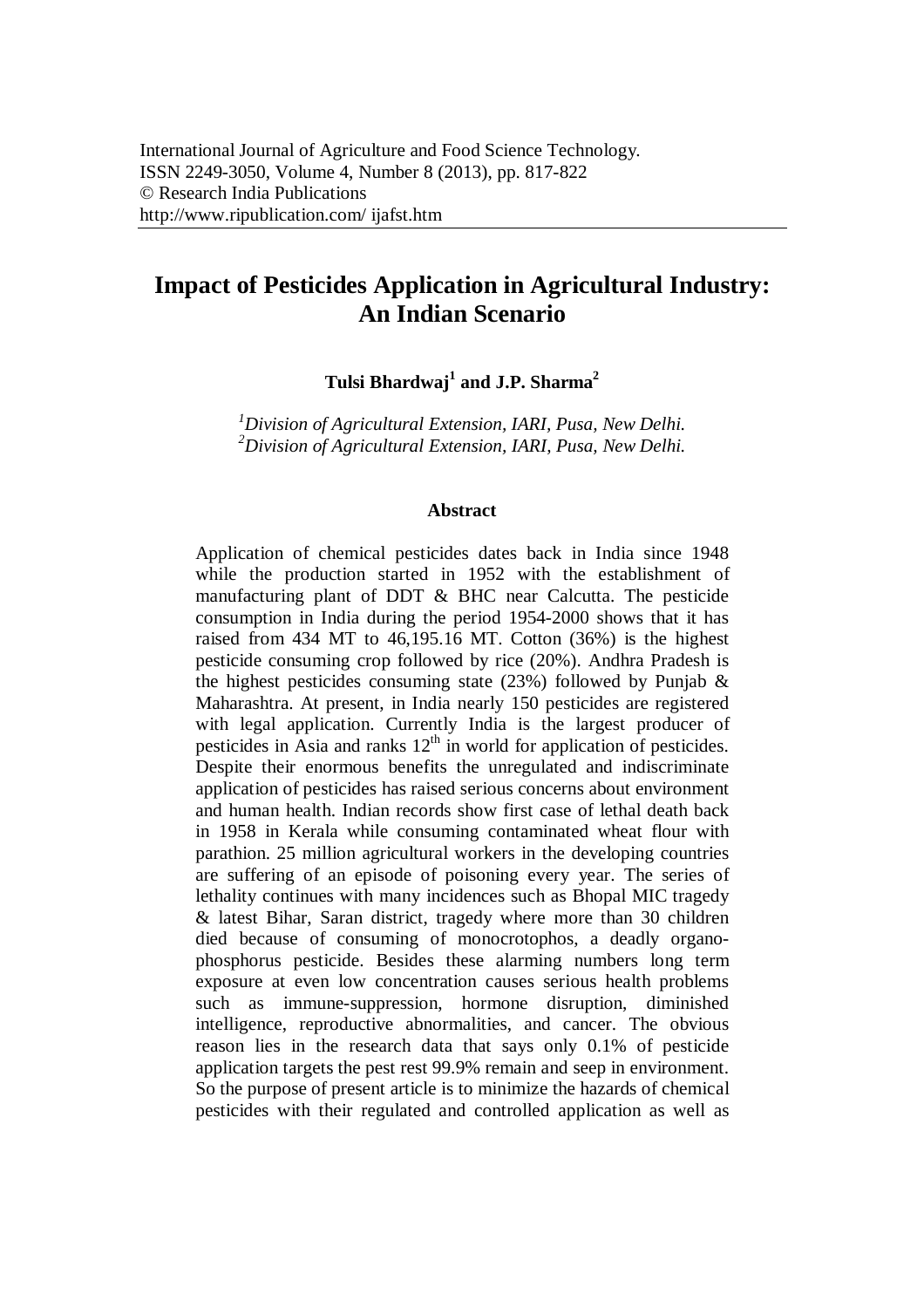focuses on the importance of bio-pesticides and Integrated Pest Management for sustainable development in Indian agriculture.

**Keywords**: Chemical Pesticides, Biopesticides, Hazards.

## **1. Introduction**

Agriculture is the lynchpin of the Indian economy and contributes 18% to the GDP. Ensuring food security for more than 1.27 bn Indian populations with diminishing cultivable land resource is a herculean task. In the process of achieving the target pesticides play an important role in Indian agriculture. Pesticides, the agrochemicals, are one of the invaluable inputs in sustaining the agricultural production as substantial food production is lost due to insect pests, plant pathogens, weeds etc. However since the green revolution (1966) has been started in India, the application of these chemicals increased more than hundred times and causing tremendous loss to environment and human health. Internationally big effort is made to safe use of chemicals which are reflected in Chapter 19 of Agenda 21 which identified the elements for the sound management of the chemicals. In India Nearly 65% of the workforce derives livelihood from agriculture and are therefore exposed to chemical pesticides (Asian Monitor Resource Centre). The rampant use of pesticides has played havoc with living beings and the environment as these chemicals persist and seep in environment for a long time because of more water solubility, tendency to adsorb to the soil (soil adsorption) and more half-life that is tendency to persistence in the environment.

Consumption and production Pattern of Pesticides in India:

It started in 1948 with the application of Miracle organochlorine insecticide DDT which was synthesized by Mueller with its insecticidal properties, in 1939. Production dates back in 1952 with the establishment of a plant for the production of BHC near Calcutta. Since then and India is now the second largest manufacturer of pesticides in Asia after China and ranks twelfth globally (Mathur, 2010). There has been a steady growth in the production of technical grade pesticides in India, from 5,000 metric tons in 1958 to 85,000 MT in FY09-10. (Directorate of Plant Protection and Quarantine;2011). The size of the Indian pesticide industry was estimated at Rs.180 bn during FY10, including exports of Rs. 100 bn which is about 2% of the total world market (Statistics India Data 2011). However in global context pesticide consumption in India is low (around 500 g per ha) compared to other countries like Japan (12 kg per ha) and Germany (3 kg per ha). In India problems resulting from unregulated and uncontrolled usage are quite alarming. It can be attributed to fragmented land holdings, lower level of irrigation, dependence on monsoons, low awareness among farmers about the hazards of usage of pesticides etc.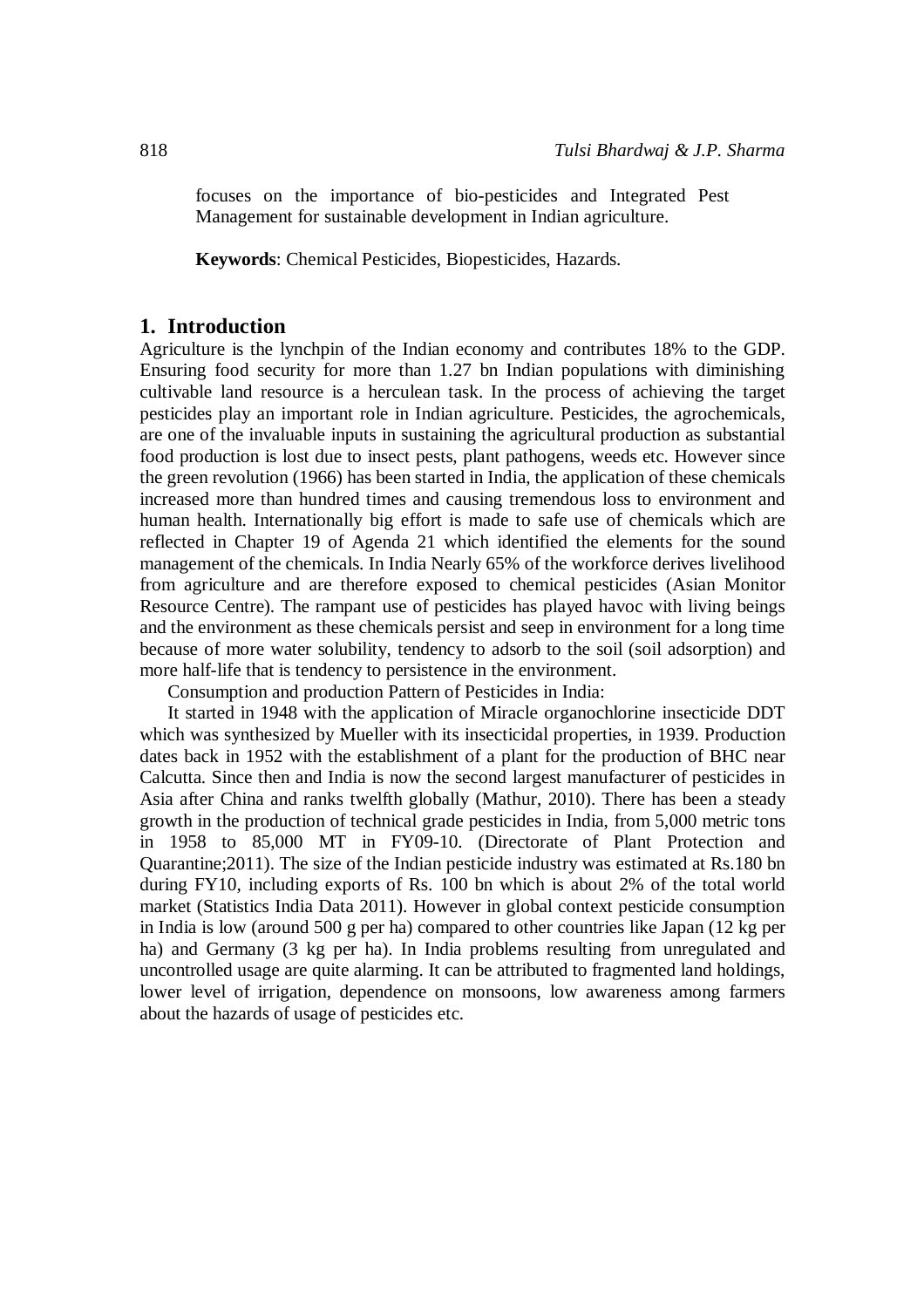## **2. The pattern of pesticide usage**

India, being a tropical country, the consumption pattern is also more skewed towards insecticides (Indian Pesticides Industry; 2011). So the pattern of agrochemical-application in India is not similar to that for the world in general. In India 76% of the pesticide used is insecticide, as against 44% globally (Mathur, 1999). The herbicides and fungicides' application is correspondingly less heavy. Crop wise, cotton accounts for the maximum share of pesticide consumption i.e. around 37% followed by paddy (20%). In India together they account for around 57% of the total pesticide consumption. While the wheat and pulses contribute of about 4 %, vegetable 9 % and the other plantation crops 7 % (Ministry of Agriculture, 2009). State wise Andhra Pradesh is the highest pesticides consuming state  $(23%)$  followed by Punjab & Maharashtra.

## **3. Hazard of Agrochemicals**

Presently pesticides are present as common contaminants in the biosphere and on nontarget organisms in our urban landscapes, where they can affect plants and animals ranging from beneficial soil microorganisms and insects, non-target plants, fish, birds, and other wildlife. There is now overwhelming evidence that some of these chemicals do pose a potential risk to humans and other life forms and unwanted side effects to the environment (Forget, 1993; Igbedioh, 1991; Jeyaratnam, 1981). One of the consequences of indiscriminate use of pesticide is the adverse health impact on society in general and vulnerable population like children in particular. Among human beings some of the well-known health effects of pesticide exposure include acute poisoning, cancer, neurological effects and reproductive and developmental harm (CSE, 1997).

Researchers at the New Delhi based Centre for Science and Environment have found alarmingly high levels of pesticides in blood samples of villagers in Punjab, the showpiece state of India's green revolution. India needs to urgently take a tough look at the indiscriminate and careless use of pesticides (Ramesh Menon 2006)\*. A study of randomly selected blood samples from four Punjab villages viz, Mahi Nangal, Jajjal and Balloh in Bhatinda district and Dher in Ropar district revealed six to thirteen pesticides in virtually all the blood samples, some of them include HCH, Aldrin, DDT, Monocrotophos, Endosulfan, Phosphamidon, Chlorpyrifos and Malathion (H. B. Mathur, H. C. Agarwal; CSE, 2005) Cancer cases are rampant in the villages of Punjab due to prolonged exposure of pesticides.

Prolonged pesticide exposure includes liver malfunction, immune malfunction, neurologic impairment, and reproductive effects yielded inconclusive results. An excess mortality from cardiovascular and respiratory diseases was uncovered, possibly related to the psychosocial consequences of the accident in addition to the chemical contamination. An excess of diabetes cases was also found. Results of acute carcinogenic cases result into mortality. However, results cannot be viewed as conclusive side effects of pesticides, because of various limitations. Recent research supports the early notion that dioxin is carcinogenic to humans and corroborates the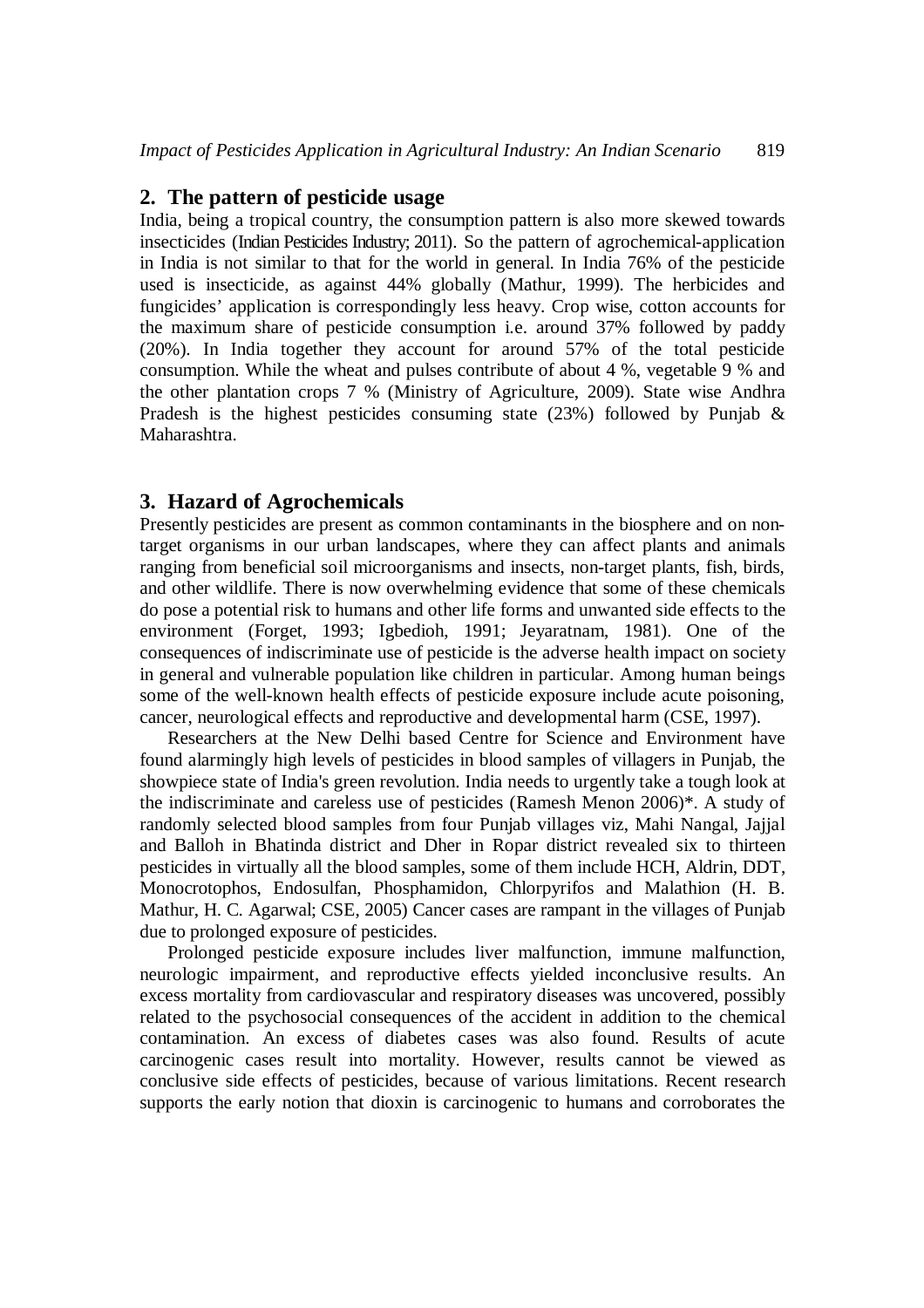hypotheses of its association with cardiovascular- and endocrine-related effects, both are notorious pesticide components (Pier *et al*., 2001).

Operation Ranch Hand, lasted from 1962 to 1971 during the Vietnam War where United States military forces sprayed nearly 19 million gallons of herbicide on approximately 3.6 million acres of Vietnamese and Laotian land to remove forest cover, destroy crops, and clear vegetation from the perimeters of US bases. Various herbicide formulations were used, but most were mixtures of the phenoxy herbicides 2,4-dichlorophenoxyacetic acid (2,4-D) and 2,4,5-trichlorophenoxyacetic acid (2,4,5- T). Approximately 3 million Americans served in the armed forces in Vietnam during the Vietnam War. Some of them (as well as some Vietnamese combatants and civilians, and members of the armed forces of other nations) were exposed to defoliant mixtures, including Agent Orange. There was evidence on cancer risk of Vietnam veterans, workers occupationally exposed to herbicides or dioxins (since dioxins contaminated the herbicide mixtures used in Vietnam), and of the Vietnamese population.

### **4. Green Gold: Bio-pesticides; the only option to chemical pesticides**

Bio-pesticides are typically microbial biological pest control agents that are applied in a manner similar to chemical pesticides. Most beneficial advantages of bio-pesticides are that they are the harmful residues are not detected. They can be cheaper than chemical pesticides when locally produced. They can be more effective than chemical pesticides in the long-term. They are Biodegradable. Currently in 2013 there were approximately 400 registered bio-pesticide active ingredients and over 1250 actively registered bio-pesticide products (U.S. Environmental Protection agency).

#### **5. Conclusion**

It is estimated that around 800,000 people in developing countries may have died due to pesticides since the onset of the Green Revolution. Nearly 20,000 people in developing countries die each year of pesticide consumption through their food multiply that by 40 years (The World Health Organization). Demonstration of IPM & farming without chemical pesticides is possible and viable & was demonstrated under a unique programme called Community Managed Sustainable Agriculture (Andhra Pradesh's Govt.), on 10 lakh (1, 00,000) acres of land in 2008, when farmers used ecological practices and principles to grow their crops.

So application of chemical pesticides, and using extremely toxic pesticides that endanger farm workers, is unacceptable. The government bodies should acknowledge these alternatives and provided proactive support to farmers so that they may shift to ecological, sustainable and healthy ways of farming. Thus use of biopesticides as a component of Integrated Pest Management (IPM) programs can greatly decrease the use of conventional (chemical) pesticides, while achieving almost the same level of